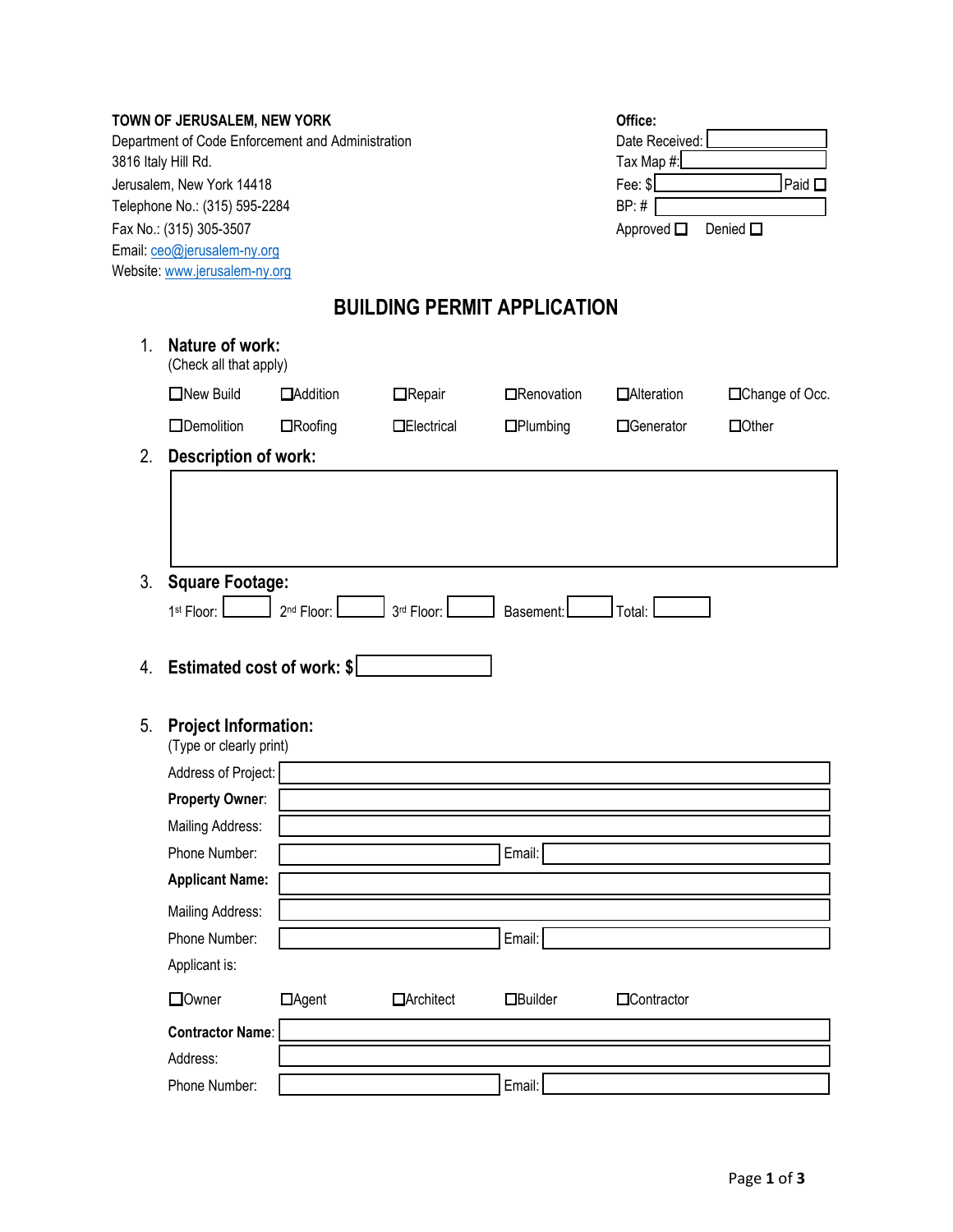## 5. **Project Information Cont.:**

| (Type or clearly print)                                       |        |  |  |  |  |  |  |
|---------------------------------------------------------------|--------|--|--|--|--|--|--|
| <b>Architect Name:</b>                                        |        |  |  |  |  |  |  |
| Phone Number:                                                 | Email: |  |  |  |  |  |  |
| Occupancy Classification:                                     |        |  |  |  |  |  |  |
| Change of Occupancy? □ Yes<br>□No                             |        |  |  |  |  |  |  |
| State intended use and occupancy after proposed construction: |        |  |  |  |  |  |  |
|                                                               |        |  |  |  |  |  |  |

- 6. **Required Documentation:** (If applicable)
	- ☐ **Proof of Workers Compensation and Disability Benefits Insurance Coverage**. *Acceptable Proof:* Certificate of Worker's Compensation (form C-105-2 or U26.3) **AND** Disability & Paid Family Leave (Form DB-120.10) **OR** Certificate of Attestation of Exemption (form CE-200)
	- ☐ **Plot Plan**  A dimensioned plan to scale, indicating the shape, size, height and location in exact relation to all property lines and to street or road lines of all buildings or structures to be erected, altered or moved and of any building or structure already on the lot. A current survey may be required.
	- ☐ **Approved Set of Building Plans**  Any plans for a home, an addition over 1500 sq. ft. and all commercial buildings require a stamp and certification by a NYS Licensed Engineer or Architect. Any addition costing more than \$20,000 also require stamped and certified plans by a NYS Licensed Engineer or Architect.
	- ☐ **Waste Water Plans**  Municipal Sewer Hook-up Permit ☐ , Septic Construction Permit ☐, or Review of Existing System □
- 7. **Affirmation:** All information supplied in this application is true to the best of my knowledge and belief. I understand and agree that all work will conform to all applicable local and state code requirements. Permission is hereby granted to the Code Enforcement Officer to enter the premises as frequently as reasonably necessary to inspect the project for compliance with the submitted plans, the Uniform Code and the Municipal Code of the Town of Jerusalem.

| Applicants Signature: | Date: |  |
|-----------------------|-------|--|
|                       |       |  |